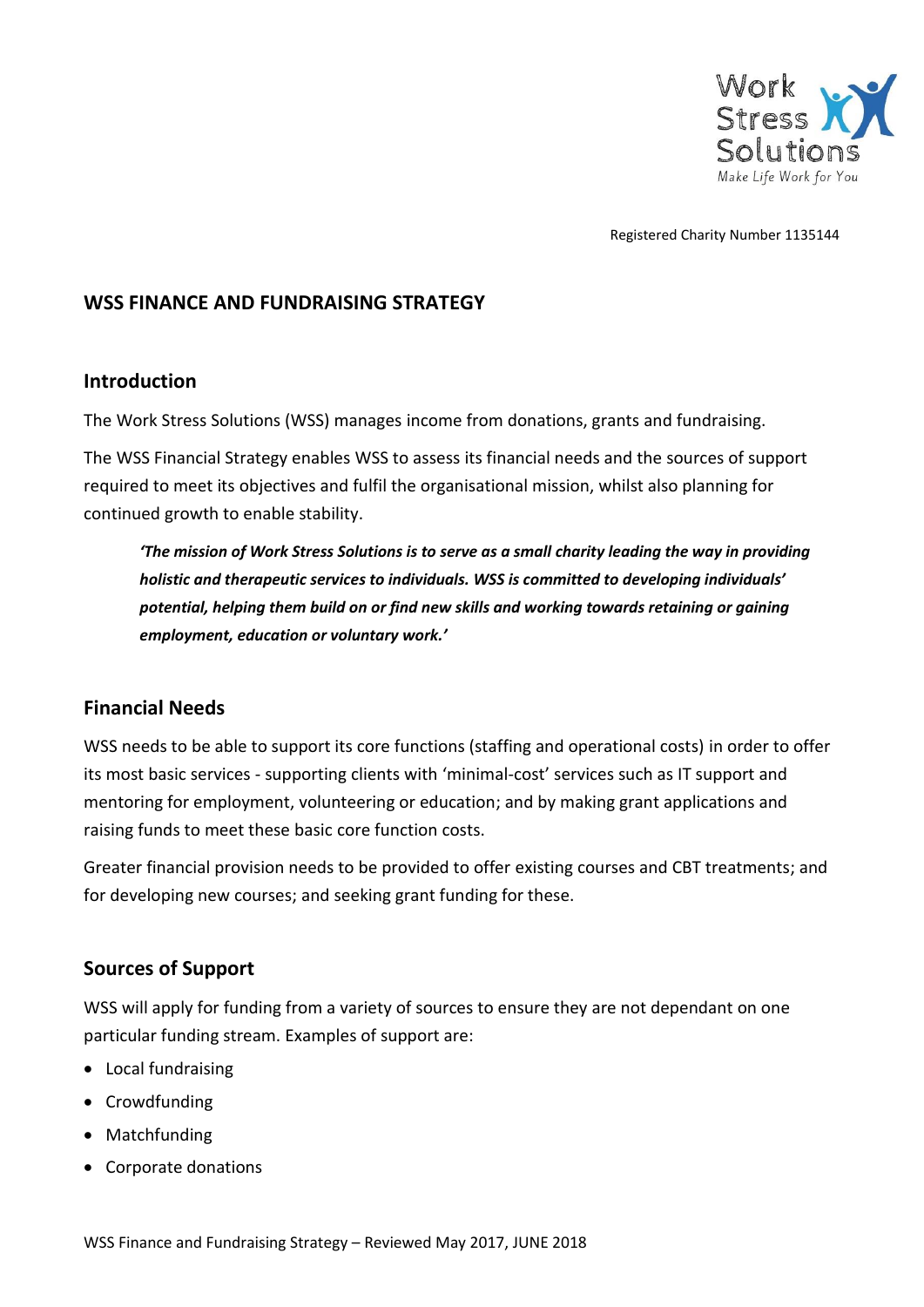- Grants, which meet the criteria set out by the funder (such as public bodies, trusts or foundations); and complements the WSS mission
- Non-financial resources, such as volunteer help, gifts in kind (e.g. free accommodation, computers, adverts etc.) and gifts of services (e.g. IT, professional, accounting or legal advice etc.)
- Running courses for third parties

### **Short term strategic goals**

- To have sufficient funds for WSS to meet its basic financial needs (which will also act as an adequate closure fund), by designating funds for 3 month's basic operational costs.
- To use any unrestricted funds to offer existing courses and CBT treatments; and to raise additional funds in order to support the continued procurement of these.
- To use any monies raised through grants*,* designated funds, to deliver specific needs or projects.

# **Medium term strategic goals**

• To use existing unrestricted monies for the development of new courses (the Board of Trustees to set any financial limits prior to commencement); and to fund the preparation of grant applications for these projects; with the intention of gaining grant funding which can be designated for specific project(s) - this would be grant funding to develop and deliver a new project or grant funding to deliver a newly developed project (where project development costs had been met by WSS or other funding sources).

# **Long term strategic goals to ensure continued growth**

• To develop enduring funding streams in order to generate income in addition to the standard sources of support.

The finance function will be integrated within, and add value to, the overall planning and management of WSS, by providing information for decision-making and sound business management; and income projections to enable WSS to plan for its future.

# **Role of the Trustee Board**

The Trustee Board has three main financial management functions: financial monitoring, procedures, and management. The direction is set out in this strategy document, and implementation details are set out in the WSS Finance Policy and supporting Finance Operating Procedures.

Trustees are responsible for ensuring that the law on funding and income is applied and that the organisation operates legally and ethically.

WSS Finance and Fundraising Strategy – Reviewed May 2017, JUNE 2018